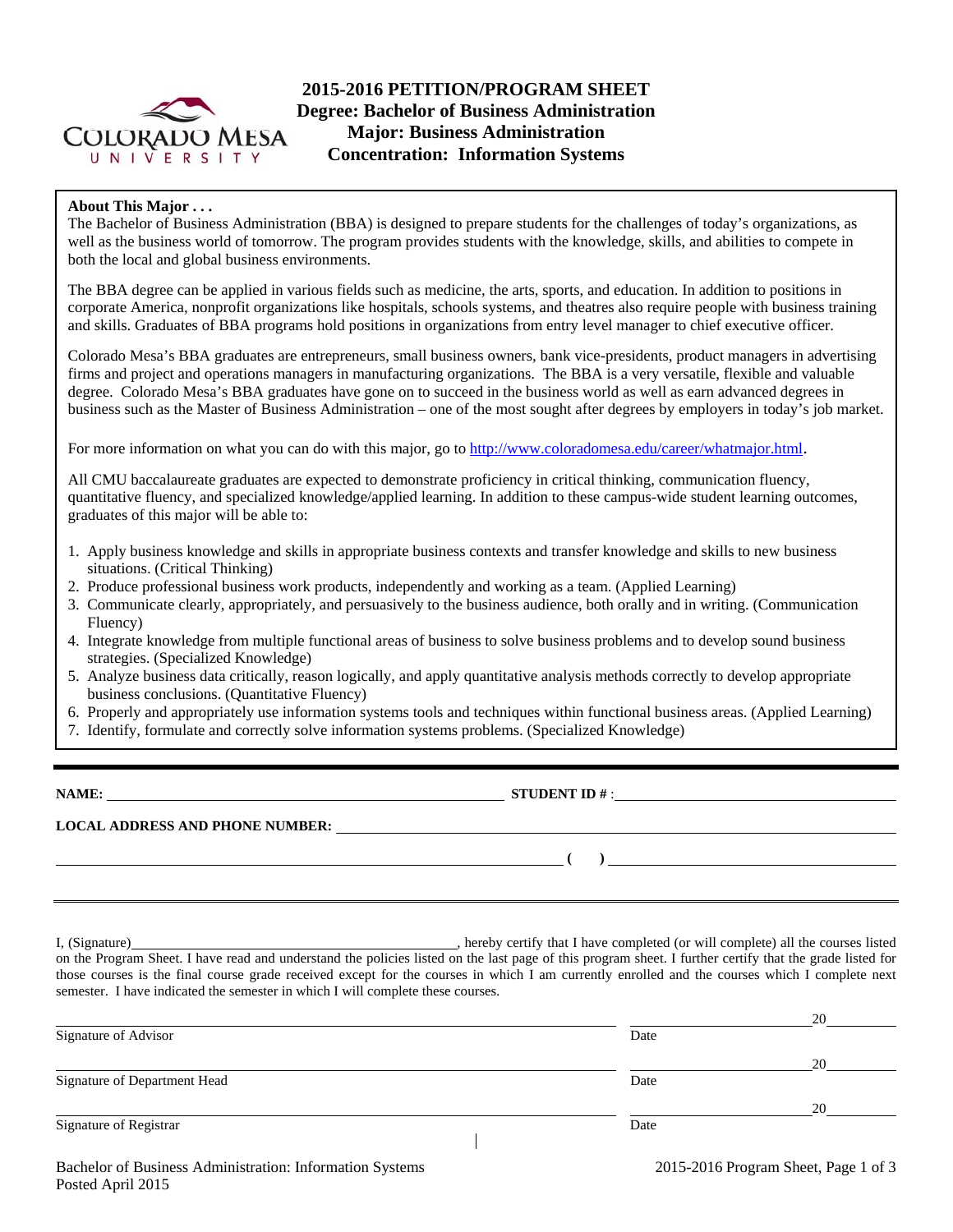### **DEGREE REQUIREMENTS:**

- 120 semester hours total (Students must complete a minimum of 30 of the last 60 hours of credit at CMU, with at least 15 semester hours in major discipline courses numbered 300 or higher).
- 40 upper division credits (A minimum of 15 taken at the 300-400 course levels within the major at CMU).
- 2.00 cumulative GPA or higher in all CMU coursework.
- 2.00 cumulative GPA or higher in coursework toward the major content area.
- Pre-collegiate courses (usually numbered below 100) cannot be used for graduation.
- A student must follow the CMU graduation requirements either from 1) the program sheet for the major in effect at the time the student officially declares a major; or 2) a program sheet for the major approved for a year subsequent to the year during which the student officially declares the major and is approved for the student by the department head. Because a program may have requirements specific to the degree, the student should check with the faculty advisor for additional criteria. It is the student's responsibility to be aware of, and follow, all requirements for the degree being pursued. Any exceptions or substitutions must be approved by the student's faculty advisor and Department Head.
- When filling out the program sheet a course can be used only once.
- Essential Learning Capstone should be completed between 45 and 75 hours.
- See the "Undergraduate Graduation Requirements" in the catalog for additional graduation information.

**ESSENTIAL LEARNING REQUIREMENTS** (31 semester hours) See the current catalog for a list of courses that fulfill the requirements below. If a course is an Essential Learning option and a requirement for your major, you must use it to fulfill the major requirement and make a different selection for the Essential Learning requirement.

| Course No Title<br><b>ENGL 112</b>               | <b>English</b> (6 semester hours, must receive a grade of "C" or better and<br>must be completed by the time the student has 60 semester hours.)<br>ENGL 111 English Composition<br><b>English Composition</b> | 3<br>3 | Sem.hrs Grade Term/Trns |
|--------------------------------------------------|----------------------------------------------------------------------------------------------------------------------------------------------------------------------------------------------------------------|--------|-------------------------|
|                                                  | <b>Math</b> (3 semester hours, must receive a grade of "C" or better, must be<br>completed by the time the student has 60 semester hours.)                                                                     |        |                         |
|                                                  | MATH 113 College Algebra                                                                                                                                                                                       | $4*$   |                         |
| applies to elective credit                       | *3 credits apply to the Essential Learning requirements and 1 credit                                                                                                                                           |        |                         |
|                                                  | <b>Humanities</b> (3 semester hours)                                                                                                                                                                           |        |                         |
| ECON 201<br>ECON 202                             | Social and Behavioral Sciences (6 semester hours)<br>Principles of Macroeconomics<br>Principles of Microeconomics                                                                                              | 3<br>3 |                         |
|                                                  | <b>Natural Sciences</b> (7 semester hours, one course must include a lab)                                                                                                                                      |        |                         |
|                                                  | the control of the control of the control of the control of the control of the control of                                                                                                                      |        |                         |
| <b>History</b> (3 semester hours)<br><b>HIST</b> |                                                                                                                                                                                                                |        |                         |
|                                                  | <b>Fine Arts</b> (3 semester hours)                                                                                                                                                                            |        |                         |
|                                                  |                                                                                                                                                                                                                |        |                         |

Course No Title Sem.hrs Grade Term/Trns

#### **WELLNESS REQUIREMENT** (2 semester hours)

| <b>KINE 100</b> | <b>Health and Wellness</b>                            |  |
|-----------------|-------------------------------------------------------|--|
|                 |                                                       |  |
|                 |                                                       |  |
|                 |                                                       |  |
|                 | <b>ESSENTIAL LEARNING CAPSTONE</b> (4 semester hours) |  |
| <b>ESSL 290</b> | <b>Maverick Milestone</b>                             |  |
|                 | (see English $&$ math pre-reqs) 3                     |  |
| <b>ESSL 200</b> | Essential Speech (co-requisite) 1                     |  |

**FOUNDATION COURSES** (18 semester hours) These courses, plus ECON 201 & 202 and Essential Learning English & Math requirements must be completed within the student's first 60 hours.

| ACCT 201        | Principles of Financial Acctg          |   |  |
|-----------------|----------------------------------------|---|--|
| ACCT 202        | Principles of Managerial Acctg 3       |   |  |
| <b>BUGB 105</b> | Freshman Business Seminar              |   |  |
| <b>BUGB 211</b> | <b>Business Communications</b>         |   |  |
| <b>CISB 101</b> | Business Inform. Technology            |   |  |
|                 | or CISB 205 Advanced Business Software | 3 |  |
| CISB 241        | Intro to Business Analysis             |   |  |
|                 | or STAT 241 Intro to Business Analysis | 3 |  |
|                 |                                        |   |  |

#### **BACHELOR OF BUSINESS ADMINISTRATION: INFORMATION SYSTEMS CONCENTRATION REQUIREMENTS** (63 semester hours)

### **Business Administration Core** (33 semester hours)

| <b>BUGB 349</b> | Legal Environment of Business 3            |   |  |
|-----------------|--------------------------------------------|---|--|
|                 |                                            |   |  |
| BUGB 401        | <b>International Business</b>              |   |  |
| CISB 210        | Fundamentals of Info Systems               |   |  |
| FINA 301        | <b>Managerial Finance</b>                  |   |  |
| MANG 201        | Principles of Management                   |   |  |
| MANG 301        | Organizational Behavior                    |   |  |
| HRMA 371        | Human Resource Management 3                |   |  |
| MANG 471        | <b>Operations Management</b>               |   |  |
| MANG 491        | <b>Business Strategy</b>                   |   |  |
| MARK 231        | Principles of Marketing                    |   |  |
| CISB 341        | <b>Quantitative Decision Making</b>        | 3 |  |
|                 | or MANG 341 Quantitative Decision Making 3 |   |  |
|                 | or MARK 350 Marketing Research             |   |  |
|                 |                                            |   |  |

#### **Information Systems Concentration Courses** (30 Semester Hours)

| <b>CISB 205</b><br><b>Advanced Business Software</b><br>or CISB 305 or 306 if 205 is taken in Foundation<br><b>CISB 310</b><br><b>Enterprise Architecture</b><br><b>CISB 315</b><br><b>IS</b> Infrastructure<br><b>CISB 331</b><br>Adv. Business Programming<br><b>Project Management</b><br>CISB 410<br>Systems Analysis and Design<br><b>CISB 442</b><br>Database Administration<br><b>CISB 451</b><br><b>CISB 471</b><br><b>Advanced Information Systems 3</b><br><b>CISB 392</b><br>Info Systems Theory & Practice 3<br>or CISB 470 Management of Info Systems | 3<br>3<br>3 |  |
|--------------------------------------------------------------------------------------------------------------------------------------------------------------------------------------------------------------------------------------------------------------------------------------------------------------------------------------------------------------------------------------------------------------------------------------------------------------------------------------------------------------------------------------------------------------------|-------------|--|
|                                                                                                                                                                                                                                                                                                                                                                                                                                                                                                                                                                    |             |  |
|                                                                                                                                                                                                                                                                                                                                                                                                                                                                                                                                                                    |             |  |
|                                                                                                                                                                                                                                                                                                                                                                                                                                                                                                                                                                    |             |  |
|                                                                                                                                                                                                                                                                                                                                                                                                                                                                                                                                                                    |             |  |
|                                                                                                                                                                                                                                                                                                                                                                                                                                                                                                                                                                    |             |  |
|                                                                                                                                                                                                                                                                                                                                                                                                                                                                                                                                                                    |             |  |
|                                                                                                                                                                                                                                                                                                                                                                                                                                                                                                                                                                    |             |  |
|                                                                                                                                                                                                                                                                                                                                                                                                                                                                                                                                                                    | 3           |  |
|                                                                                                                                                                                                                                                                                                                                                                                                                                                                                                                                                                    |             |  |
|                                                                                                                                                                                                                                                                                                                                                                                                                                                                                                                                                                    |             |  |
|                                                                                                                                                                                                                                                                                                                                                                                                                                                                                                                                                                    |             |  |
| Bus. App Programming<br><b>CISB 206</b>                                                                                                                                                                                                                                                                                                                                                                                                                                                                                                                            |             |  |
| or CSCI 111 CS1: Foundations of Comp Sci 3                                                                                                                                                                                                                                                                                                                                                                                                                                                                                                                         |             |  |
| or Object Oriented Programming Course approved by CIS advisor,                                                                                                                                                                                                                                                                                                                                                                                                                                                                                                     |             |  |
| specifically:                                                                                                                                                                                                                                                                                                                                                                                                                                                                                                                                                      |             |  |
| ** might require prerequisites not listed on this sheet.                                                                                                                                                                                                                                                                                                                                                                                                                                                                                                           |             |  |
| <b>Electives</b> (2 semester hours of college level courses appearing on your                                                                                                                                                                                                                                                                                                                                                                                                                                                                                      |             |  |

**Electives** (2 semester hours of college level courses appearing on your final transcript, **not listed above** to bring total semester hours to 120.) \*MATH 113 College Algebra 1 \_\_\_\_\_ \_\_\_\_\_\_\_\_ \_\_\_\_\_\_\_ \_\_\_ \_\_\_\_\_\_\_\_\_\_\_\_\_\_\_\_\_\_\_\_\_\_\_\_ 2 \_\_\_\_\_ \_\_\_\_\_\_\_\_